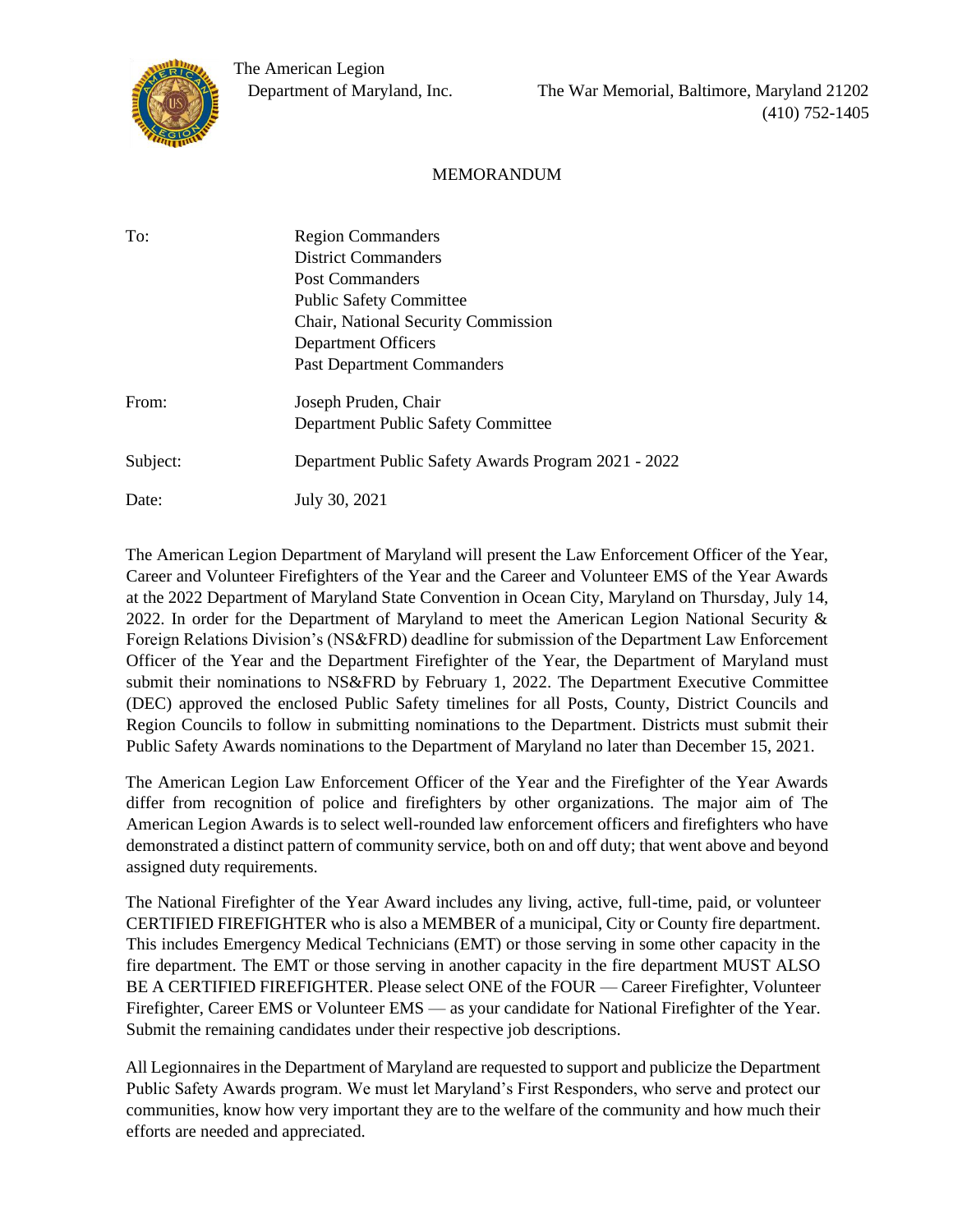In an effort to get more participation in the Department Public Safety Awards Program by all Districts, we ask that the following guidelines be used in conjunction with the DEC approved Public Safety timeline:

- 1. Posts present their selection for each award to their District Councils by **November 15**.
- 2. District Councils make their selection for each award and present them to their respective Region Councils by **December 5**.
- 3. Region Councils select and forward their nominees for Law Enforcement Officer, Career and Volunteer Firefighter and Career and Volunteer EMS of the Year nominations to The American Legion Department of Maryland Public Safety Committee. The Department Public Safety Committee must receive the Regions nominations no later than **December 15**.
- 4. ONLY ONE LAW ENFORCEMENT OFFICER, CAREER FIREIGHTER, CAREER EMS, VOLUNTEER FIREFIGHTER, AND VOLUNTEER EMS PACKET WILL BE ACCEPTED FROM EACH DISTRICT.
- 5. Please follow the instructions and include the proper certification(s) needed to verify the candidate is in fact eligible for the public safety award. A list of those certifications is enclosed in the packet.
- 6. The Department Public Safety Committee will not accept nominations directly from the Posts or District Councils. **All nominations must be submitted from the Regions.**

As an aid to Posts, District and Region Councils, we have provided the DEC approved Public Safety timelines, required certifications, 2021 Cover Sheets, 2021 Nomination Forms, Nomination and Eligibility sheets, and Judging Criteria for all the Department Public Safety Awards. If the Department Public Safety Committee can help in any way or answer any of your questions, please contact the Public Safety Committee Chairman, Joseph Pruden at [JDPrudenJr@gmail.com](mailto:JDPrudenJr@gmail.com) or 301-602-2117 (Cell).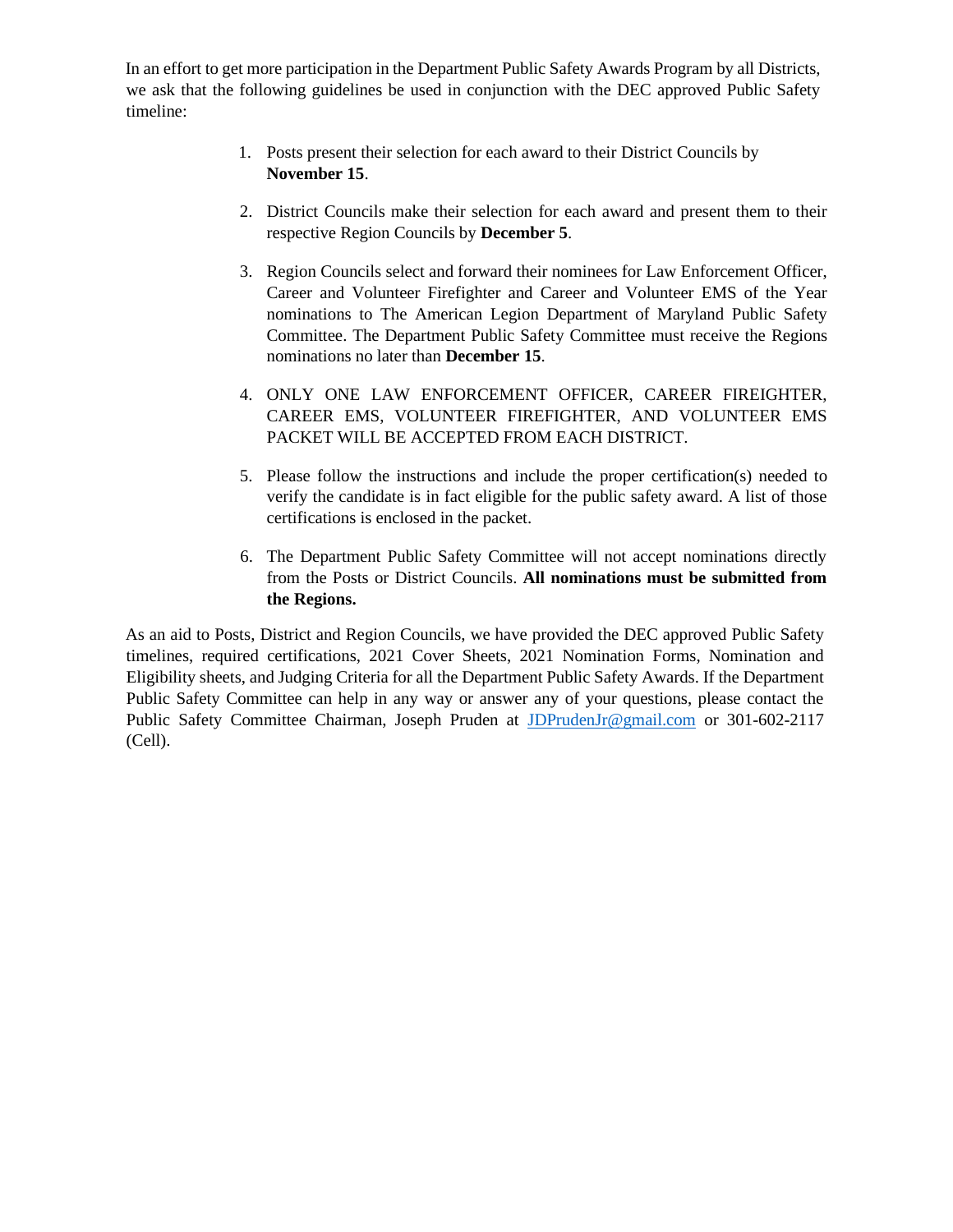#### **PUBLIC SAFETY TIMELINE**

### **LAW ENFORCEMENT OFFICER**

## **CAREER AND VOLUNTEER FIREFIGHTER**

#### **CAREER AND VOLUNTEER EMS**

The following Public Safety Timelines were approved at the May 16, 2004 DEC held at Victory Post 155, Westernport, Maryland and amended at the November 21, 2004 DEC held at Dorchester Post 91, Cambridge, Maryland.

#### **Within two weeks of the close of Department Convention:**

Department of Maryland will publish updated coversheets, nomination forms and criteria for Law Enforcement Officer of the Year, Career and Volunteer Fire Fighter of the Year, Career and Volunteer EMS of the Year.

#### **November 15:**

Posts deadline for selection of Law Enforcement Officer, Career and Volunteer Firefighter, Career and Volunteer EMS of the Year.

#### **December 5:**

Districts deadline for selection of Law Enforcement Officer, Career and Volunteer Firefighter, Career and Volunteer EMS of the Year.

#### **December 15:**

Deadline for Regions submission of Law Enforcement Officer, Career and Volunteer Firefighter, Career and Volunteer EMS of the Year to Department.

#### **No later than the second Sunday of January:**

Department Public Safety Committee shall meet to select Department Law Enforcement Officer, Career and Volunteer Firefighter, Career and Volunteer EMS of the Year.

#### **By close of business the Friday after selections are made:**

Department Public Safety Committee returns Department Law Enforcement Officer, Career and Volunteer Firefighter, Career and Volunteer EMS selections to Department.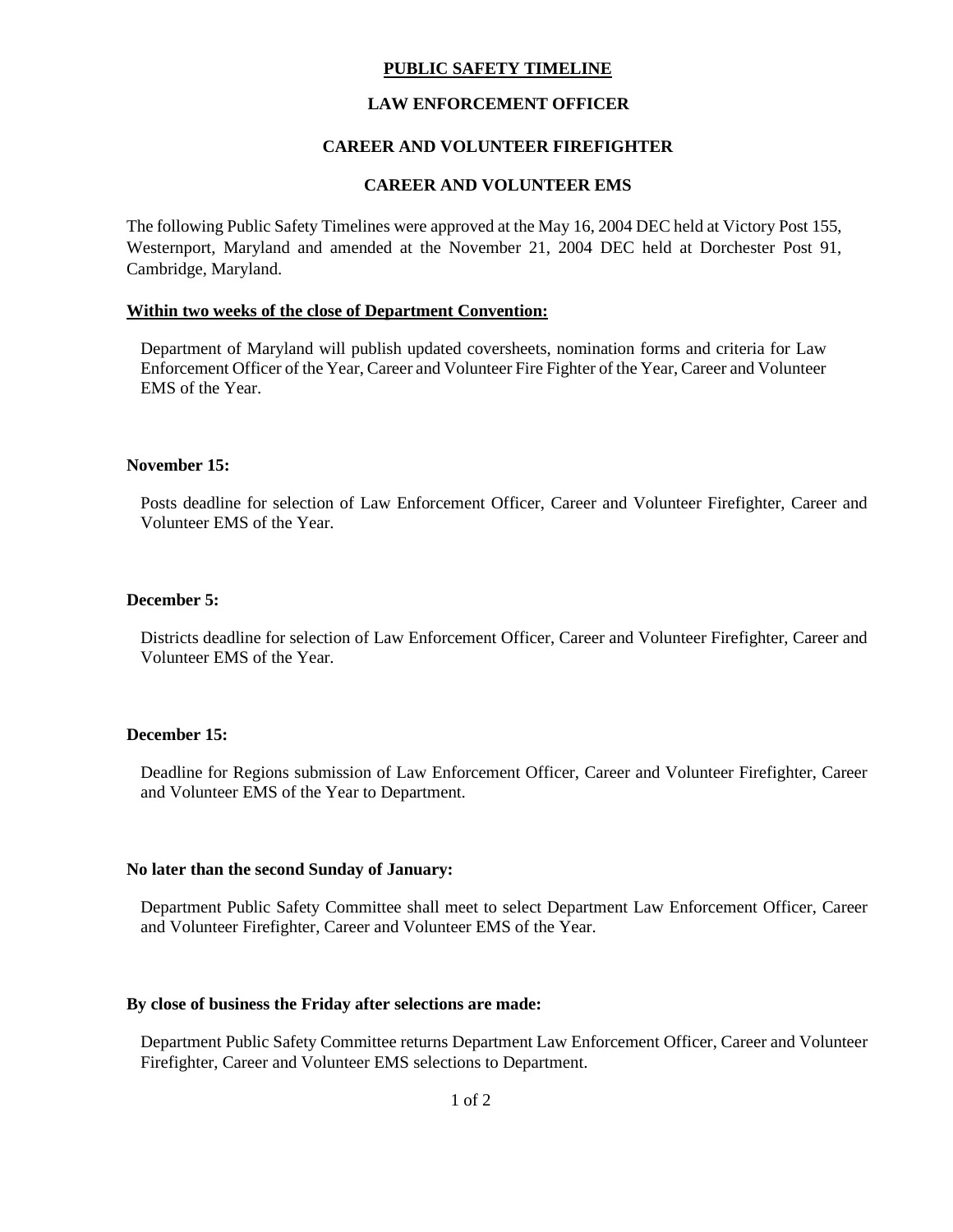#### **PUBLIC SAFETY TIMELINE (Continued)**

# **By close of business the Wednesday after selections are returned by Public Safety Committee to Department:**

Department will forward Department Law Enforcement Officer of the Year and Department Firefighter of the Year Packets to National Security and Foreign Relations Commission, Washington, DC office.

# **NOTE: These packets must arrive at the National Security and Foreign Relations Commission by FEBRUARY 1**

#### **By the close of business first week of February:**

Department Public Safety Committee Chairman shall draft and forward Department Plaque write ups and letters to the winners and runner ups for Law Enforcement Officer, Career and Volunteer Firefighter, Career and Volunteer EMS of the Year to Department and winners with letters of regret to runner ups.

#### **By the middle of the following the week after being sent to Department:**

Proofread plaque write-ups from Department.

#### **At the February or May Department Executive Committee meeting:**

Sign the final plaque write ups completed by Department.

#### **Obtain and forward to Department of Maryland by the end of April:**

Department Public Safety Committee Chairman obtains black and white photos of the Department Law Enforcement Officer, Department Career and Volunteer Firefighter, Department Career and Volunteer EMS of the Year for Convention Book.

Present awards to Department Law Enforcement Officer, Department Career and Volunteer Firefighter, Department Career and Volunteer EMS winners.

#### **No later than two weeks after the close of the Department Convention:**

Start the process all over again.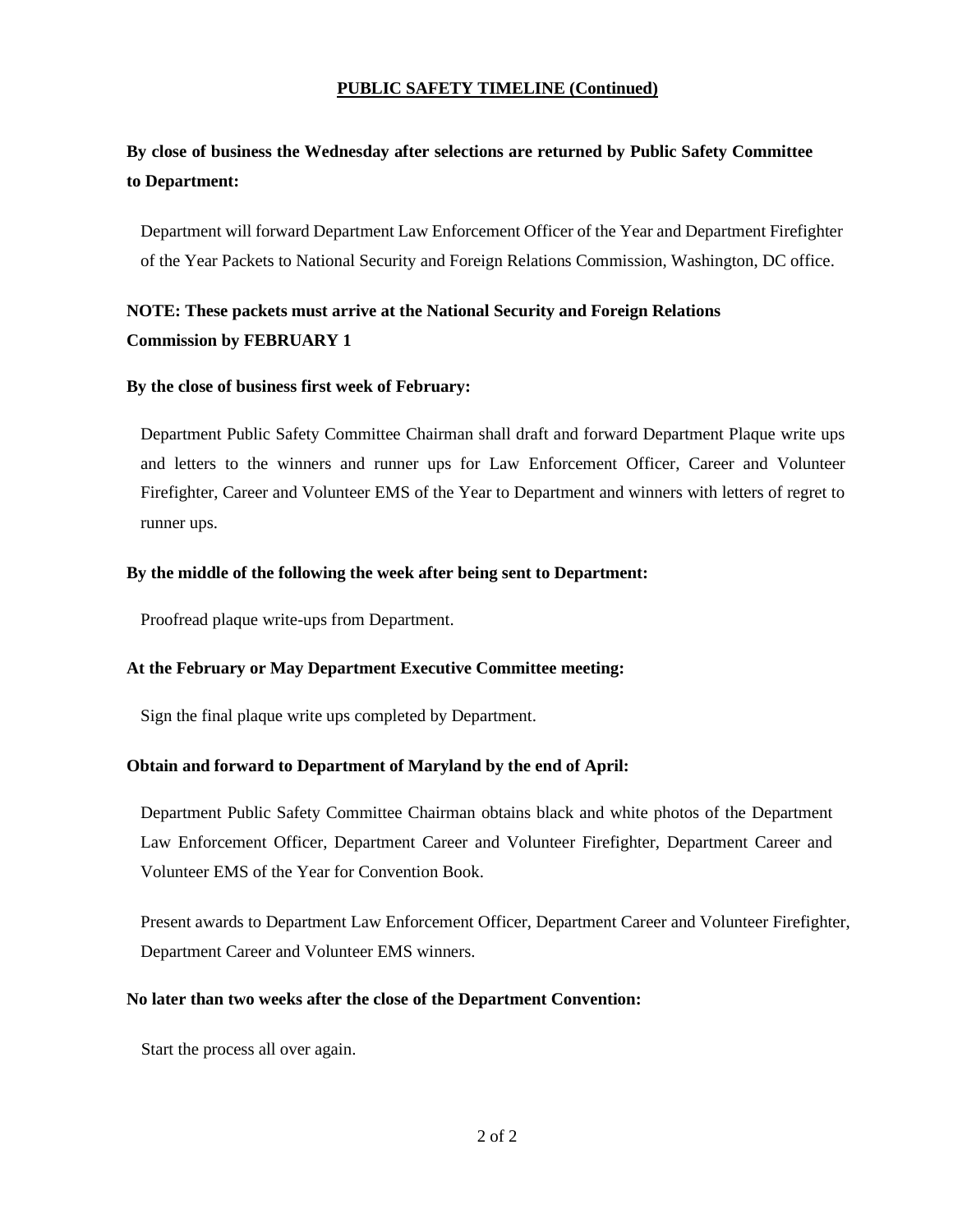Copy and distribute widely the following 18 pages as needed to solicit nominees for The American Legion Department of Maryland Public Safety Awards

Law Enforcement Officer

Career and Volunteer Firefighter

Career and Volunteer EMS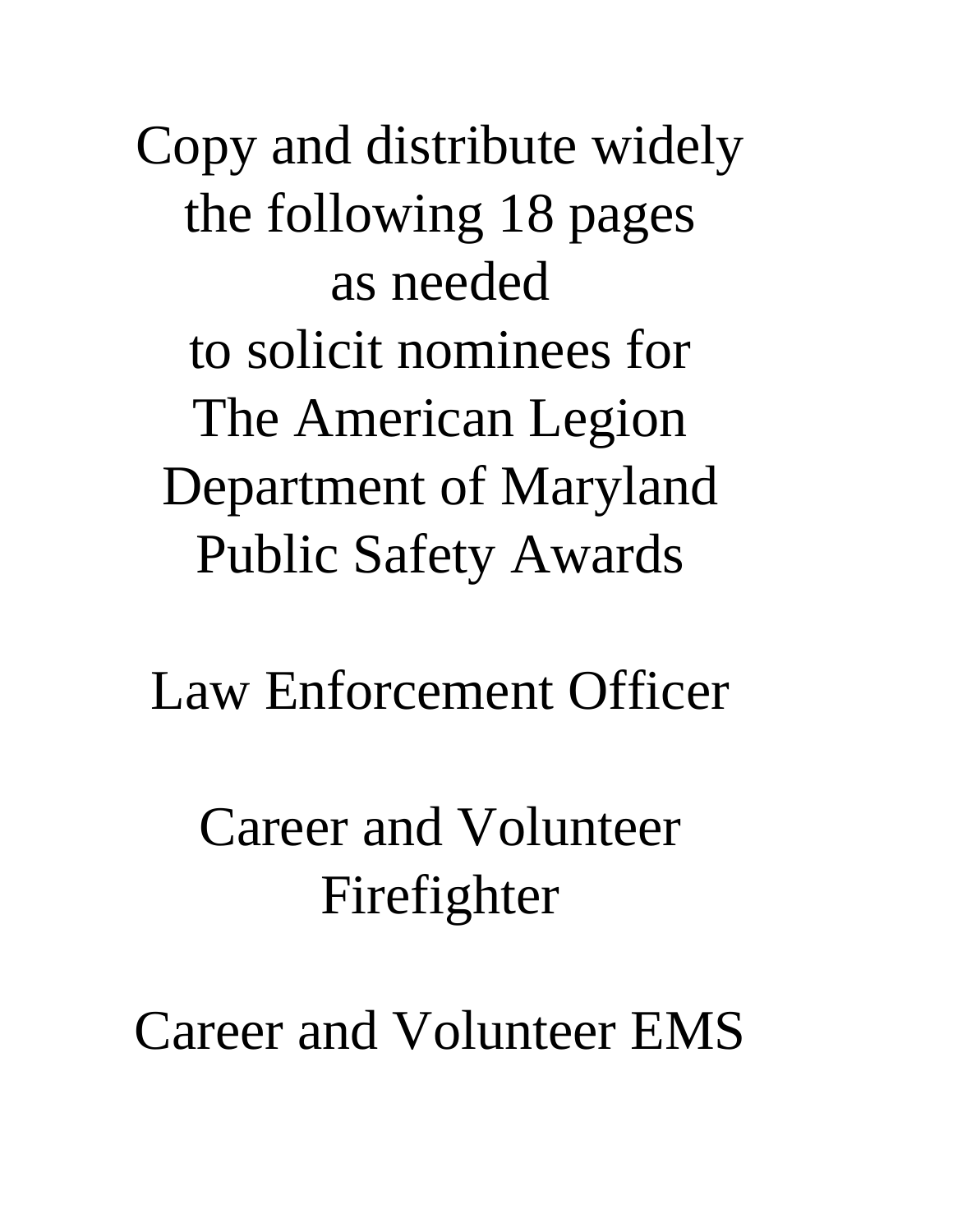# **TYPES OF CERTIFICATIONS NEEDED FOR PUBLIC SAFETY AWARDS WRITE UPS:**

# **FIRE**

# **NATIONAL BOARD ON FIRE SERVICE PROFESSIONAL QUALIFICATIONS**

# **MARYLAND VOLUNTARY FIRE SERVICE CERTIFICATION SYSTEM**

# **UNIVERSITY OF MARYLAND MARYLAND FIRE AND RESCUE INSTITUE (MFRI)**

# **EMS**

# **UNIVERSITY OF MARYLAND MARYLAND FIRE AND RESCUE INSTITUE (MFRI)**

# **COMMUNITY COLLEGE CERTFICATION AS AN EMT**

**NATIONAL REGISTRY OF EMERGENCY MEDICAL TECHNICIANS**

# **LAW ENFORCEMENT**

# **MARYLAND POLICE & CORRECTIONS TRAINING COMMISSION CARD (MPCTC CARD)**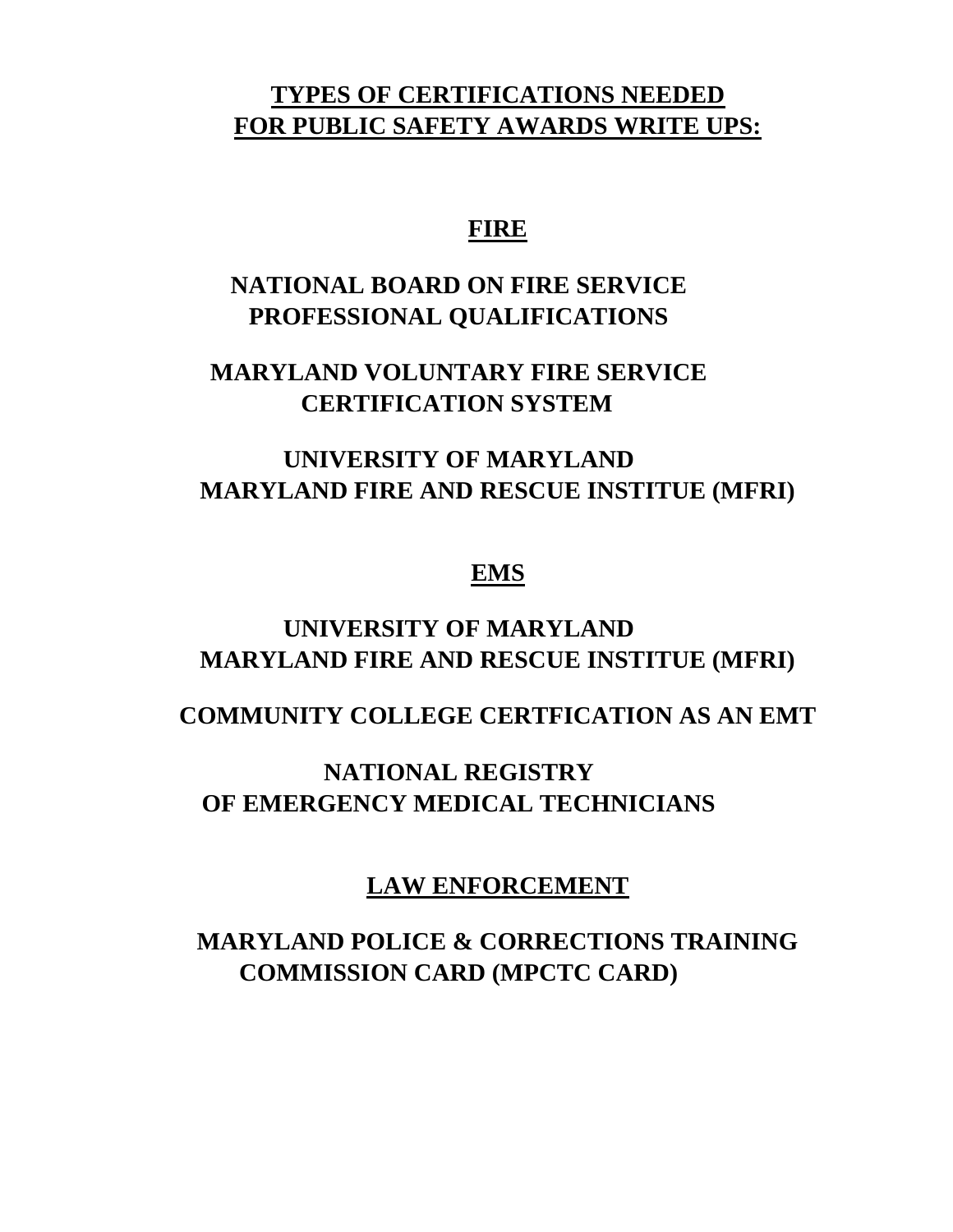#### LAW ENFORCEMENT OFFICER OF THE YEAR

#### **NOMINATIONS**

The following rules apply to all nominations for this most prestigious award. All candidates:

- 1. Must meet the guidelines spelled out in the beginning of the letter.
	- a. Posts present their selections to their District Council.
	- b. District Councils make their selections and present their candidates to their respective Region Councils.
	- c. Region Councils select their candidates and send their Law Enforcement Officer of the Year nominations to the Department Public Safety Committee. The Department Public Safety Committee must receive the Region nominations by **December 15**. Only one nomination per Region Council will be accepted. The Department Public Safety Committee will not accept nominations directly from Posts or District Councils.
- 2. Period of service for this award shall be as specified under the Standing Rules of the National criteria. **2021 nominee's service period: January 1, 2021 — December 31, 2021**.
- 3. Must be nominated using the official form provided; copies of which can be obtained from District Commanders, Region Commanders or downloaded from the American Legion, Department of Maryland website www.mdlegion.org.
- 4. Nominations must be accompanied with a COPY of the nominee's certificate as a Law Enforcement Officer, i.e. Maryland Police and Corrections Training Commission (MPCTC).
- 5. Must be recommended by his or her Commanding Officer or Supervisor for this award. The Commanding Officer or Supervisor should also state that the law enforcement officer, if selected for the National award, would be available for its presentation at the National Convention.
- 6. Nomination applications shall have the following:
	- a. a completed application form,
	- b. a 5 x 7" photograph of the nominee, to include name and rank printed below picture and
	- c. a maximum of 18 one side  $8-1/2 \times 11$ " bond paper of service documentation. The first six or seven pages should contain the individual's service narrative. The additional pages may include supporting citations and other documentation to include press articles.
- 7. Nominations shall be selected by District Councils and submitted to Region Councils for final selection. Region Councils shall submit their nominations to:

The American Legion Department of Maryland, Inc. Public Safety Committee The War Memorial — 101 North Gay Street Baltimore, Maryland 21202

8. All nominations shall be submitted with the official cover sheet as the top page of the package.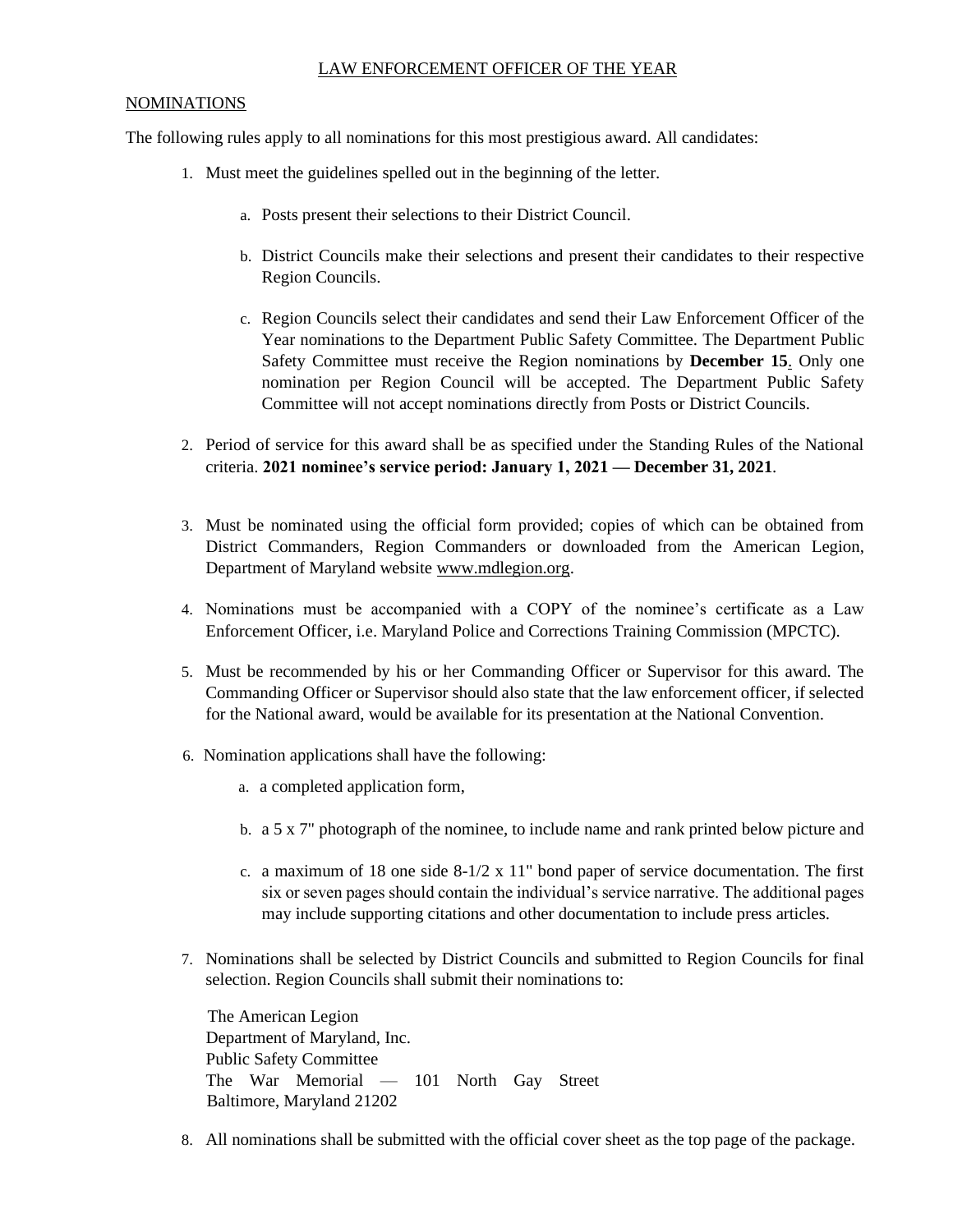### LAW ENFORCEMENT OFFICER ELIGIBILITY

To be considered for this most prestigious award, all nominees must meet the following criteria:

- 1. Be a Citizen of the United States of America.
- 2. Be a living, full time, sworn and paid law enforcement officer entrusted with the full authority and powers of arrest.

Consideration for a posthumous award is permissible only when the recipient has died subsequent to selection for the award and prior to its presentation.

3. Be assigned as a law enforcement officer representing, within the State of Maryland:

| A municipality (town or city)              | <b>Immigration and Naturalization Service</b> |  |
|--------------------------------------------|-----------------------------------------------|--|
| County                                     | Drug Enforcement Agency (DEA)                 |  |
| District                                   | U.S. Treasury                                 |  |
| The Maryland State Police                  | U.S. Customs Service                          |  |
| U.S. Postal Inspector                      | <b>Maryland Natural Resources Police</b>      |  |
| <b>Sheriffs Office</b>                     | <b>DGS</b> Police                             |  |
| The Provost Marshal's Office               | Department of Transportation Police           |  |
| The Secret Service                         | The Federal Bureau of Investigation           |  |
| The Federal Marshall's Office              | The Maryland State or National Park<br>Police |  |
| Military Police officers and investigators |                                               |  |

4. Reside and serve as a law enforcement officer within the State of Maryland.

5. Department nominees are not required to be veterans or members of The American Legion.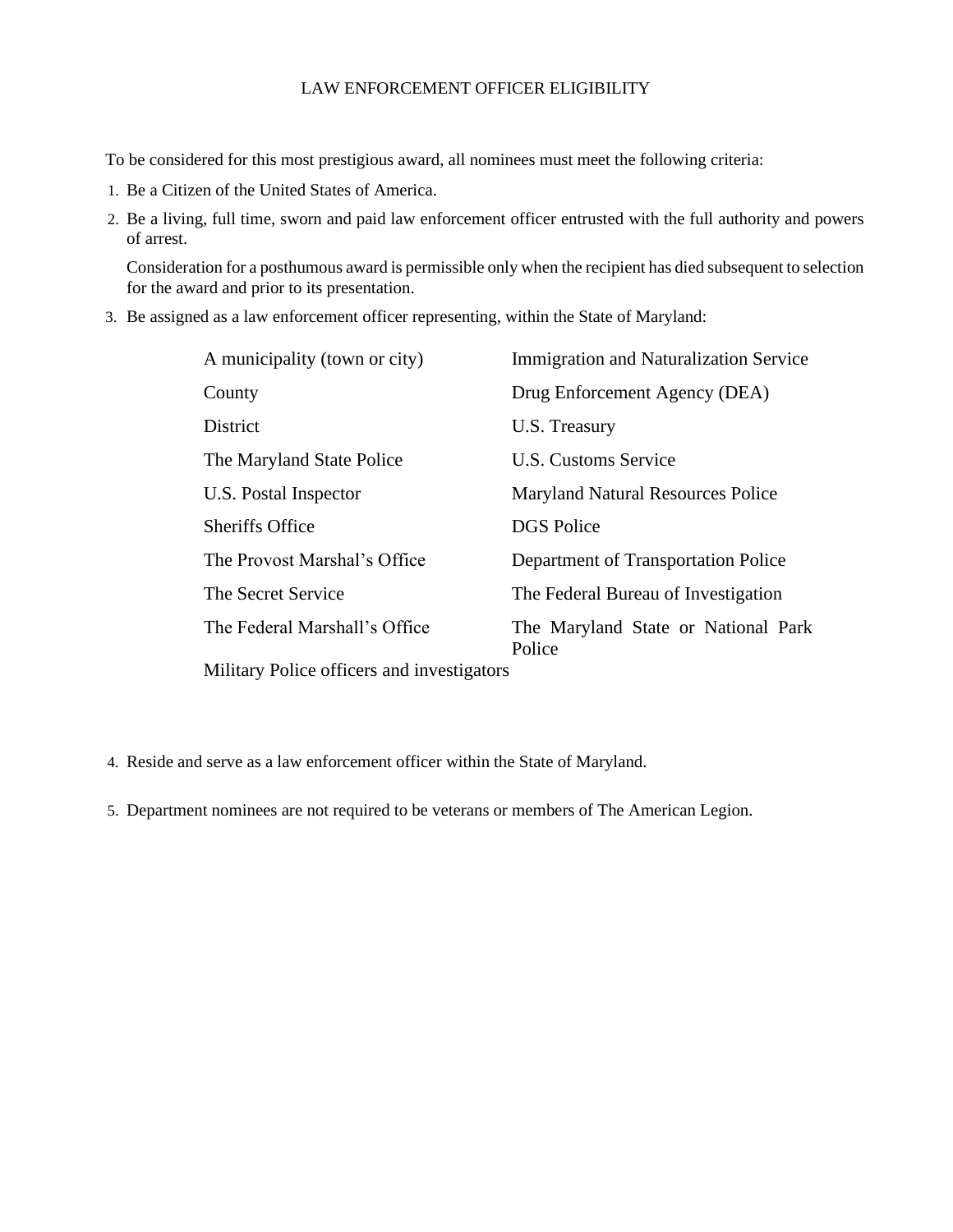### LAW ENFORCEMENT OFFICER OF THE YEAR

### REVISED FALL 2005 BY NATIONAL EXECUTIVE COMMITTEE

#### JUDGING CRITERIA

The emphasis of The American Legion Department of Maryland Law Enforcement Officer of the Year Program is not a single act of bravery or a single distinguishing event. While those acts in themselves count significantly in the overall selection criteria, they constitute only twenty percent of the total. Many Law Enforcement Officers excel in the daily performance of their duties demonstrating a distinct pattern of dedication and professionalism. They further distinguish themselves through extra-curricular service performed for the community, state and nation. The following will be considered for judging:

#### SPECIFIC ACT OF HEROISM OR MERITORIOUS SERVICE (20 Points).

Citations for heroism or meritorious service must be provided including a detailed description of the act for which the citation was issued. The citation must have been presented during the time period described under Standing Rules. Any supporting documentation such as awards, certificates, letters of recognition, letters of recommendation and commendation, and/or newspaper clippings should be included.

#### COMMUNITY SERVICE (35 Points -Revised Fall 2005).

Community services provided while on or off duty, which contributed significantly to the well-being of his/her community, must be provided. These activities, for the time frame designated under Standing Rules, must be described in detail and must be substantiated by official letter from city or county officials, Maryland State Officials, citizens associations, American Legion Posts, county or district, or other officially recognized private or civic organizations. Supporting documentation such as awards, certificates, letters of recognition, letters of recommendation and commendation, and/or newspaper clippings must be included.

Community service typically has been performed over an extended period of time. Those activities, in addition to those described above, should be described in detail and must be substantiated by official letter from city or county officials, Maryland State Officials, citizens associations, American Legion Posts, county, or district, or other officially recognized private or civic organizations. Supporting documentation such as awards, certificates, letters of recognition, letters of recommendation and commendations, and/or newspaper clippings must be included.

#### PROFESSIONAL CAREER (40 Points - Revised Fall 2005).

Many law enforcement officers excel in the daily performance of their duties exhibiting a distinct pattern of dedication and professionalism. Career achievements should be described in detail and must be substantiated by official letter or other official documentation such as, awards, certificates, letters of recognition, letters of recommendation and commendation, and/or newspaper clippings and must be included. Education leading to a degree in law enforcement or special training that has enhanced professional and job performance is considered relevant and should be included.

#### JUDGES PREFERENCE (5 Points).

Judges will be given the option to award five points to the candidate who exhibits the best letters of recognition and news clippings and has the best overall record in their opinion.

#### **JUDGES**

A panel of seven judges, to include one representative from each District in The Department of Maryland, shall judge all entries. All entries shall be judged based on the criteria specified herein. Five judges shall constitute a quorum.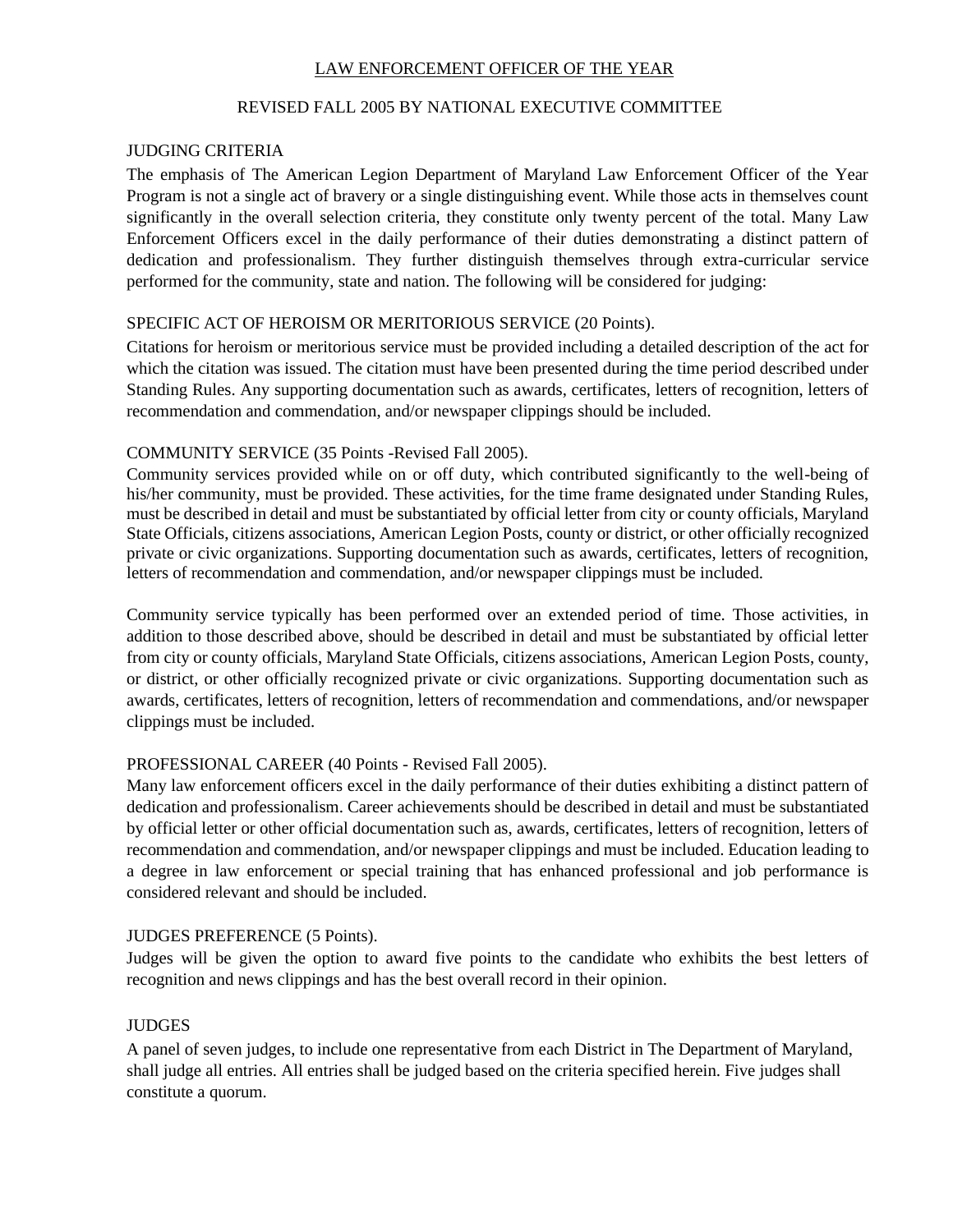The American Legion Department of Maryland Law Enforcement Officer Of the Year

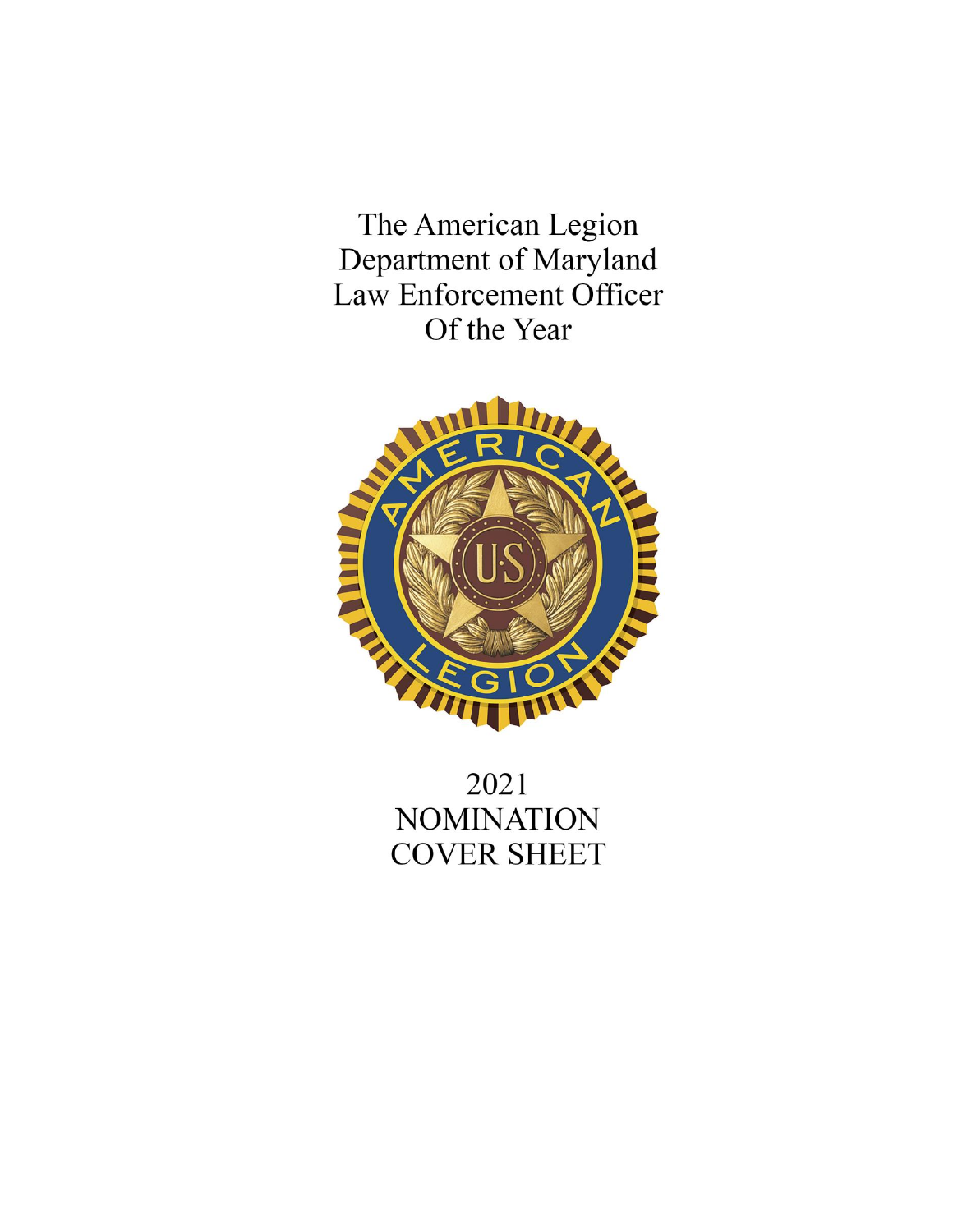## The American Legion DEPARTMENT OF MARYLAND **Law Enforcement Officer Of The Year**

Nomination Form

|                                        | Age: _____________ Marital Status: ____________ Spouse: _________________________ |
|----------------------------------------|-----------------------------------------------------------------------------------|
|                                        |                                                                                   |
|                                        |                                                                                   |
| City / State / Zip Code:               |                                                                                   |
|                                        |                                                                                   |
|                                        |                                                                                   |
|                                        |                                                                                   |
|                                        |                                                                                   |
|                                        |                                                                                   |
|                                        |                                                                                   |
|                                        |                                                                                   |
|                                        |                                                                                   |
|                                        |                                                                                   |
|                                        | Time:                                                                             |
| <b>Total Number of Pages Included:</b> |                                                                                   |

FAILURE TO USE THIS FORM MAY RESULT IN THE DISQUALIFICATION OF YOUR NOMINEE. IT SHOULD BE PLACED IMMEDIATELY AFTER THE COVER SHEET AND IN FRONT OF ALL SUPPORTING DOCUMENTS. INCLUDE CERTIFICATION AS A LAW ENFORCEMENT OFFICER AND AN OFFICIAL 5 X 7" PHOTOGRAPH OF THE CANDIDATE MOUNTED ON A STANDARD 8-1/2 X 11" SHEET OF BOND PAPER WITH NAME AND RANK BELOW THE PICTURE. EACH DISTRICT MUST SUBMIT THE ORIGINAL OF THE ENTIRE NOMINATION PACKAGE NO LATER THAN CLOSE OF BUSINESS, DECEMBER 15, TO THE AMERICAN LEGION, DEPARTMENT OF MARYLAND.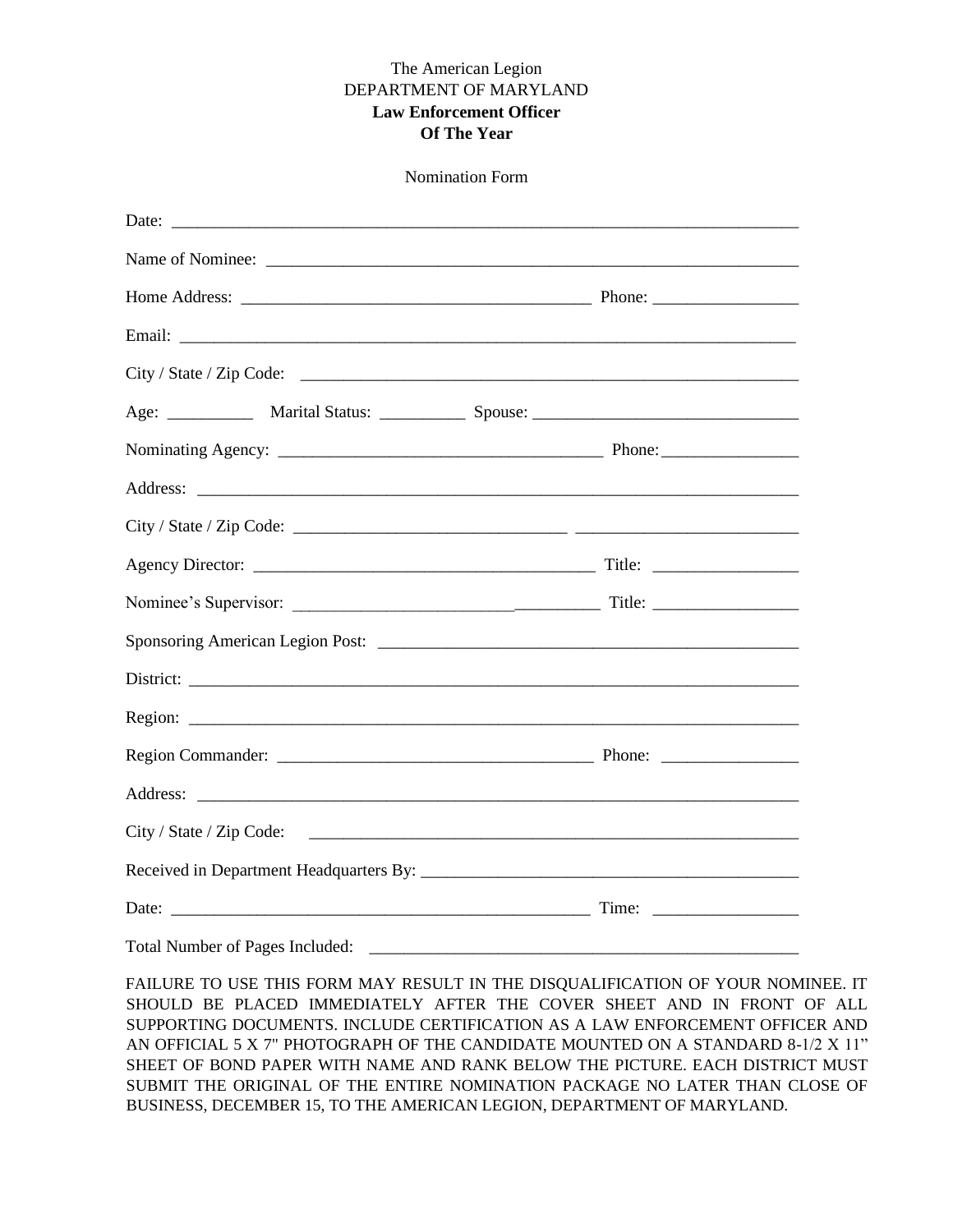### CAREER FIREFIGHTER / CAREER EMS

#### VOLUNTEER FIREFIGHTER / VOLUNTEER EMS

#### NOMINATIONS:

The following rules apply to all nominations for these most prestigious awards. All candidates:

- 1. Must meet the guidelines spelled out in the beginning of the letter.
	- a. The Posts present their selections to their County/Area Councils.
	- b. The County/Area Councils make their selection and present their candidate to their respective District Council.
	- c. The Region Council selects their candidates and sends their Career Firefighter and Career EMS of the Year nominations to the Department Public Safety Committee. The Department must receive the District nominations by December 15.

Only one nomination for Career Firefighter, Career EMS, Volunteer Firefighter and Volunteer EMS per District will be accepted. The Department will not accept nominations directly from the Posts or County/Area Councils.

- 2. Period of service for the 2021 nominees: **January 1, 2021 — December 31, 2021**.
- 3. Must be nominated using the official forms provided; copies of which can be obtained from District Commanders, Region Commanders or downloaded from the American Legion, Department of Manyland website www.mdlegion.org.
- 4. For Career Firefighters or Volunteer Firefighters: Nominations must be accompanied by a copy of the nominee's certificate of graduating from an accredited fire academy. For Career EMS or Volunteer EMS: Nominations must be accompanied by a copy of the nominees Certificate of EMT or greater (Maryland Institute of Emergency Medical Services).
- 5. Must be recommended by his/her commanding officer or supervisor.
- 6. Nomination applications shall have the following:
	- a. a completed nomination form,
	- b. a 5 x 7" photograph of the nominee, to include name and rank printed below the picture and a total up to 12 pages of service documentation. The first six pages will be one-sided 8-1/2 x 11" bond paper and include up to five pages of the individual's service narrative. The second six pages may be two sided and include supporting citations and other documentation to include press articles. (Specific acts of community service; heroism and meritorious performance recognized by his/her fire or EMS agency should be included and documented).
- 7. Nominations shall be submitted through County/Area Councils and District Councils to:

The American Legion, Department of Maryland, Inc. Public Safety Committee The War Memorial — 101 North Gay Street Baltimore, Maryland 21202

8. All nominations shall be submitted with the official cover sheets as the top page of the application.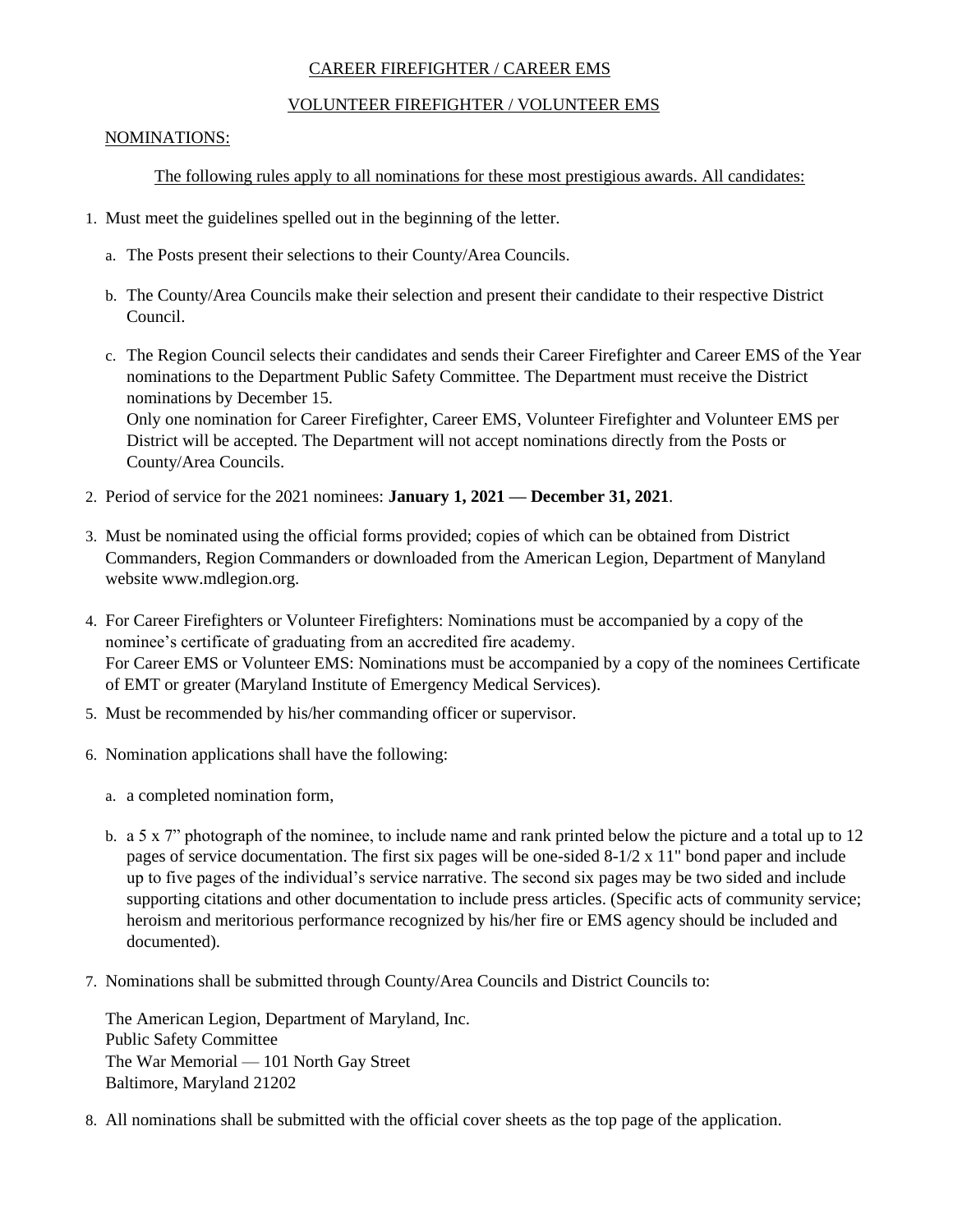### CAREER FIREFIGHTER/CAREER EMS ELIGIBILITY

#### VOLUNTEER FIREFIGHTER/VOLUNTEER EMS ELIGIBILITY

To be considered for these most prestigious awards, all nominees must meet the following criteria:

- 1. Be a citizen of The United States of America
- 2. Be a Career Firefighter, Volunteer Firefighter, Career EMS or Volunteer EMS who swore an oath to protect the lives and property of the citizens of their respective jurisdiction.

Consideration for a posthumous award is permissible only when the recipient has died subsequent to selection for the award and prior to its presentation.

3. Be assigned as a Career Firefighter, Career EMS, Volunteer Firefighter or Volunteer EMS to a jurisdiction within the State of Maryland:

A municipality (city or town)

County

State Firefighter or EMS

Private communities that have paid or volunteer Fire Departments

Federal Firefighter

4. Reside and serve within the State of Maryland

Note: An individual can only be considered for one award. The individual CANNOT be submitted under the guidelines for both career (paid) and volunteer services.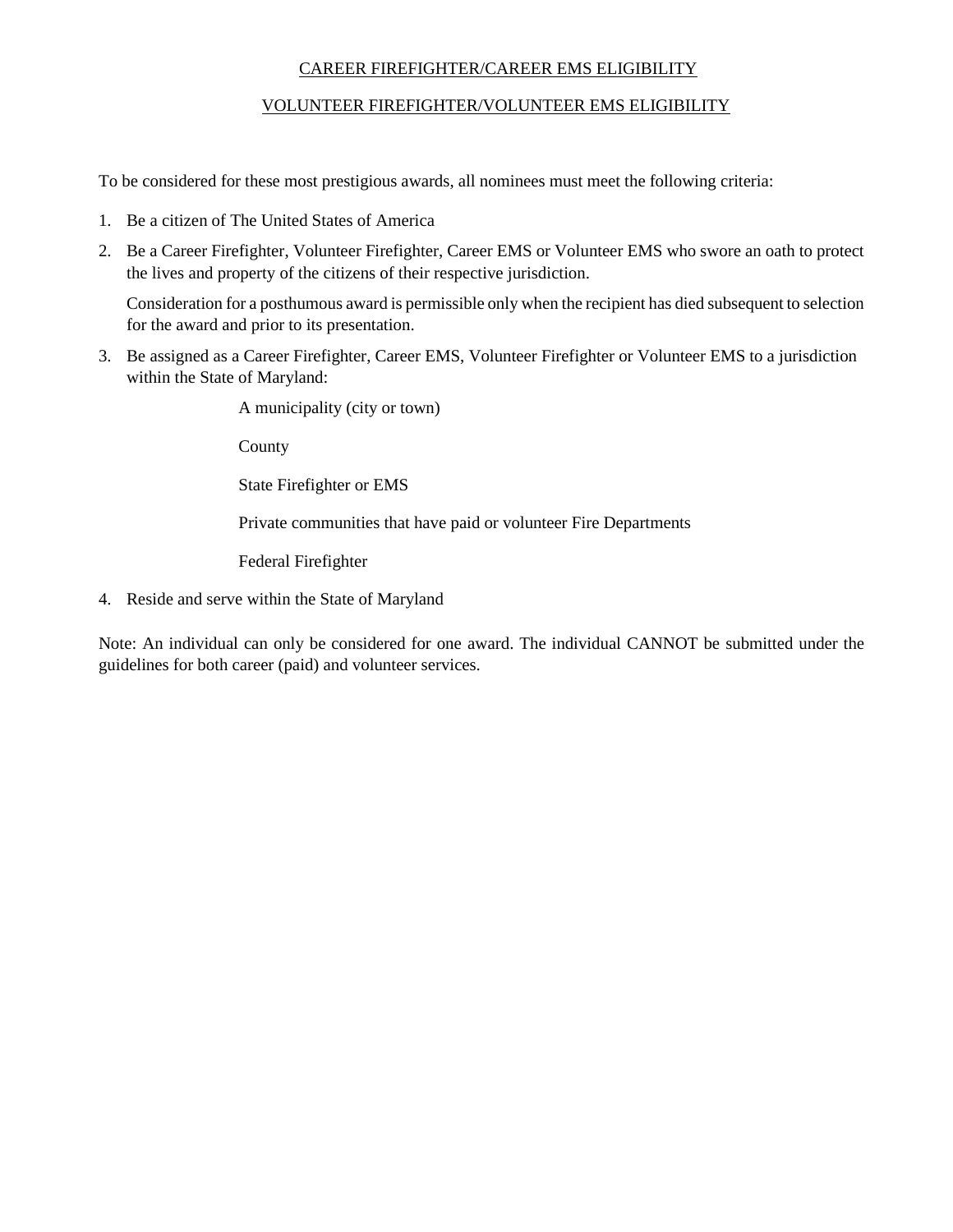#### CAREER FIREFIGHTER / CAREER EMS

#### JUDGING CRITERIA:

Many Firefighters/EMS personnel distinguish themselves with a single act of bravery or distinguishing event The American Legion Career Firefighter / Career EMS awards for full time paid personnel will count significantly in the overall selection criteria and will make up fifty percent of the overall selection criteria. While most full time, paid personnel do not go out after work hours to perform community service they do distinguish themselves by attaining additional training and studies (College) towards degrees and studies within their own Agency to advance in the ranks of their Agency.

#### SPECIFIC ACT OF HEROISM OR MERITORIOUS SERVICE (20 Points).

Citations for acts of heroism or meritorious service must be provided including a description of the act that was performed in detail, the medal or the award that the individual was recommended for and received. The award or citation must have been awarded for the time frame designated by the Standing Rules. Any supporting documentation such as newspaper accounts of the act or the individual receiving the award, certificates and letters of recommendation and commendation should be submitted.

#### COMMUNITY SERVICE (35 Points).

The majority of full-time paid Firefighters / EMS personnel do not provide service to their communities while off duty however some volunteer their time at their local Volunteer station. These activities must be performed under the time frame designated under the Standing Rules and must be described in detail and must be substantiated by official letters from the agency, community or county officials, citizens associations, American Legion Posts or other recognized private or civic organizations.

Any community service that has been performed over an extended period of time should also be described in detail in addition to the ones described above. These also must be substantiated by official letters from their agency, community or county officials, citizens associations, American Legion Posts or other recognized private or civic organizations.

Supporting documentation such as awards, certificates, letters of recommendation or commendation and newspaper clippings must be provided.

Note: Any full-time paid Firefighter / EMS personnel that volunteers at a local Volunteer Fire Station and is being considered for The American Legion Career Firefighter / Career EMS awards under the guidelines of the full time personnel cannot also be considered under the Volunteer Firefighter / Volunteer EMS guidelines and have two applications submitted.

#### CAREER ACHIEVEMENTS (40 Points).

Many Firefighters / EMS personnel excel in their careers over the years by continuing their education and training to better themselves in the performance of their daily duties. Education leading to a degree in fire service and promotions and specialized training to enhance their job performance is relevant and should be included. These achievements must be substantiated by official letters or other official documentation from the Agency he/she is employed by and should be included.

#### JUDGES PREFERENCE (5 Points).

Judges will be given the option to award five points to the candidate who exhibits the best letters of recognition and news clippings and has the best overall record in their opinion.

#### **JUDGES**

A panel of seven judges, to include one representative from each District in the Department of Maryland shall judge all entries. All entries shall be judged based on the criteria specified herein. Five judges shall constitute a quorum.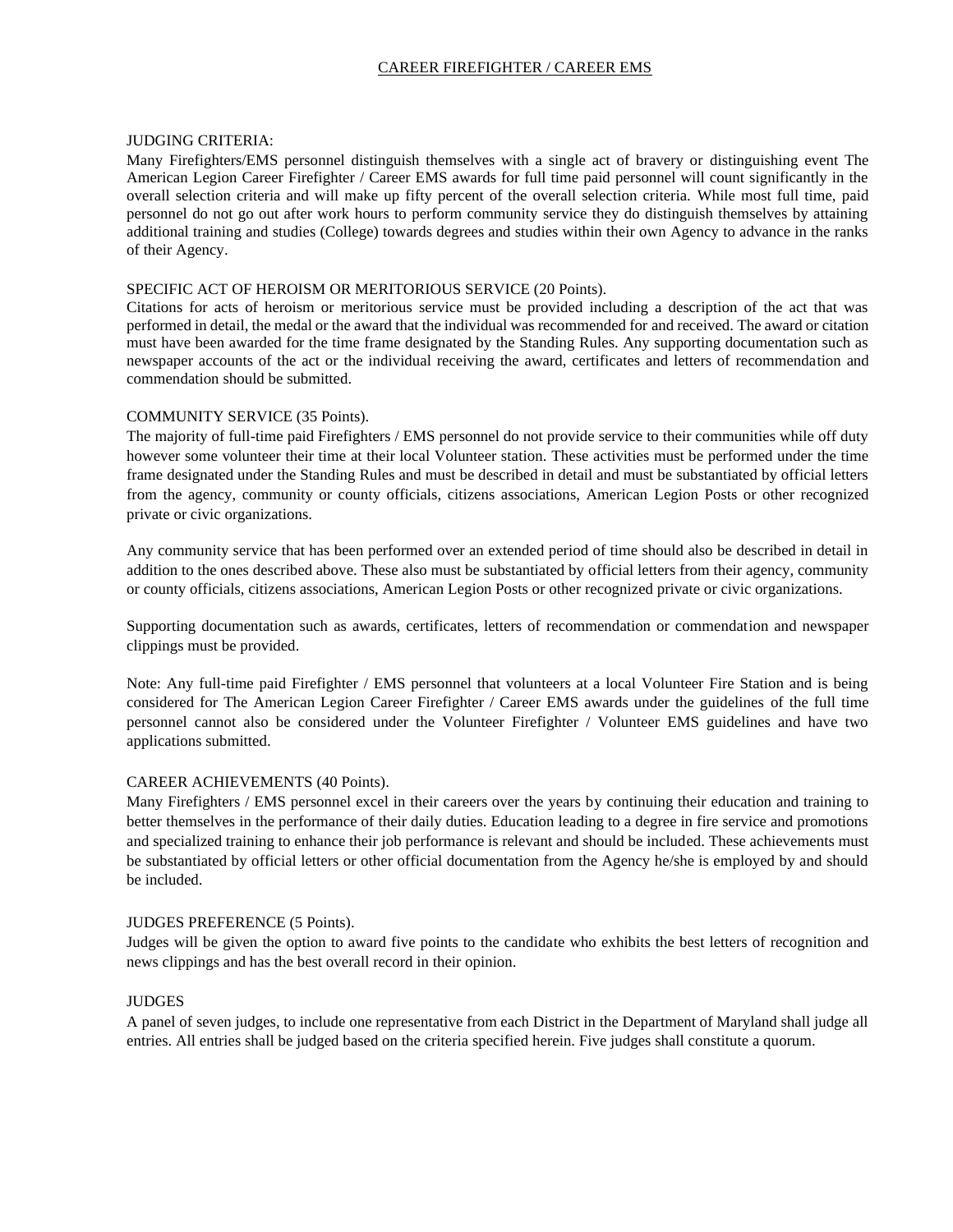#### VOLUNTEER FIREFIGHTER / VOLUNTEER EMS

#### JUDGING CRITERIA:

Many Firefighters/EMS personnel distinguish themselves with a single act of bravery or distinguishing event The American Legion Career Firefighter / Career EMS awards for full time paid personnel will count significantly in the overall selection criteria and will make up fifty percent of the overall selection criteria. While most full time, paid personnel do not go out after work hours to perform community service they do distinguish themselves by attaining additional training and studies (College) towards degrees and studies within their own Agency to advance in the ranks of their Agency.

#### SPECIFIC ACT OF HEROISM OR MERITORIOUS SERVICE (20 Points).

Citations for acts of heroism or meritorious service must be provided including a description of the act that was performed in detail, the medal or the award that the individual was recommended for and received. The award or citation must have been awarded for the time frame designated by the Standing Rules. Any supporting documentation such as newspaper accounts of the act or the individual receiving the award, certificates and letters of recommendation and commendation should be submitted.

#### COMMUNITY SERVICE (35 Points).

The majority of full-time paid Firefighters / EMS personnel do not provide service to their communities while off duty however some volunteer their time at their local Volunteer station. These activities must be performed under the time frame designated under the Standing Rules and must be described in detail and must be substantiated by official letters from the agency, community or county officials, citizens associations, American Legion Posts or other recognized private or civic organizations.

Any community service that has been performed over an extended period of time should also be described in detail in addition to the ones described above. These also must be substantiated by official letters from their agency, community or county officials, citizens associations, American Legion Posts or other recognized private or civic organizations.

Supporting documentation such as awards, certificates, letters of recommendation or commendation and newspaper clippings must be provided.

Note: Any full-time paid Firefighter / EMS personnel that volunteers at a local Volunteer Fire Station and is being considered for The American Legion Career Firefighter / Career EMS awards under the guidelines of the full time personnel cannot also be considered under the Volunteer Firefighter / Volunteer EMS guidelines and have two applications submitted.

#### CAREER ACHIEVEMENTS (40 Points).

Many Firefighters / EMS personnel excel in their careers over the years by continuing their education and training to better themselves in the performance of their daily duties. Education leading to a degree in fire service and promotions and specialized training to enhance their job performance is relevant and should be included. These achievements must be substantiated by official letters or other official documentation from the Agency he/she is employed by and should be included.

#### JUDGES PREFERENCE (5 Points).

Judges will be given the option to award five points to the candidate who exhibits the best letters of recognition and news clippings and has the best overall record in their opinion.

#### **JUDGES**

A panel of seven judges, to include one representative from each District in the Department of Maryland shall judge all entries. All entries shall be judged based on the criteria specified herein. Five judges shall constitute a quorum.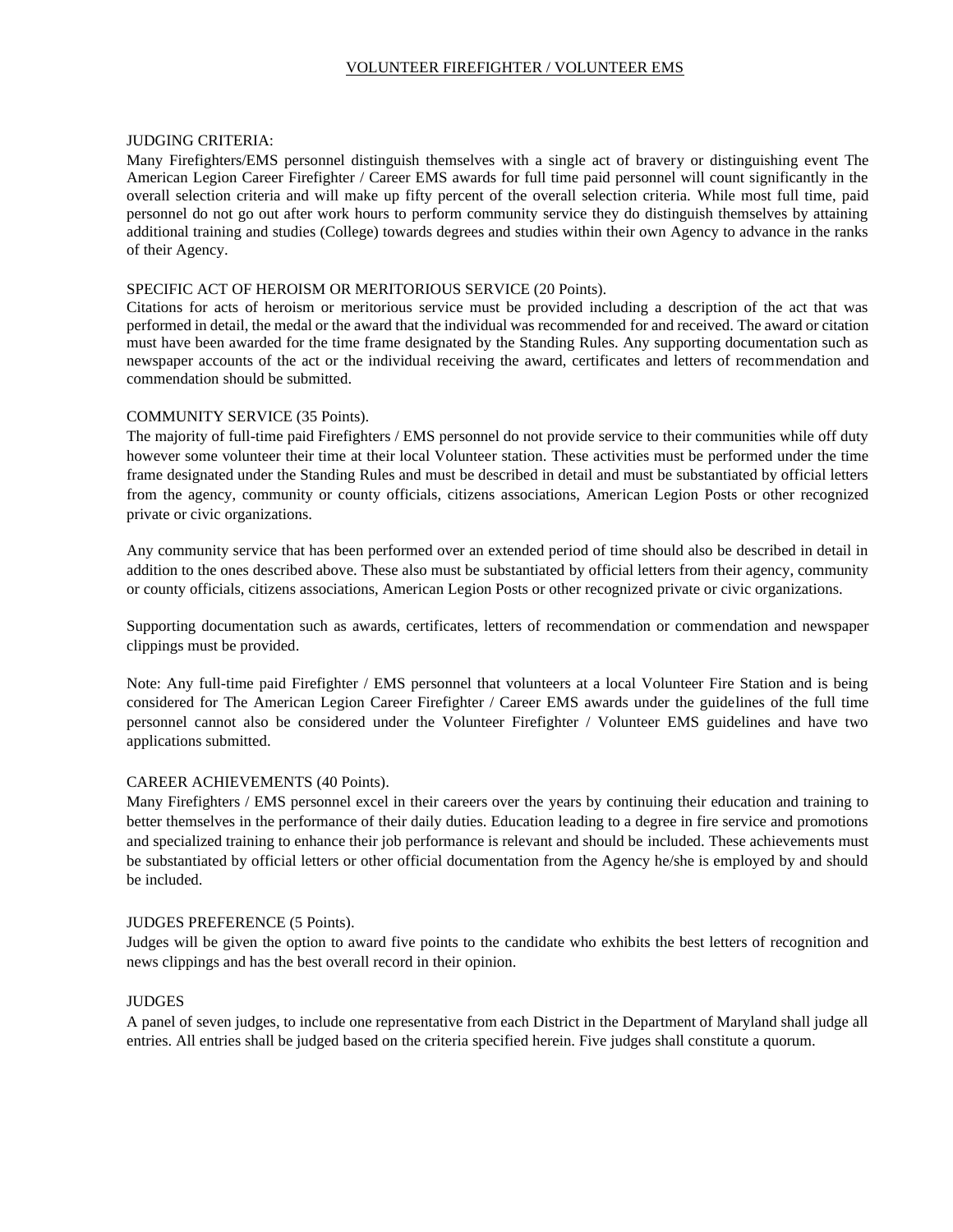The American Legion Department of Maryland Career Firefighter Of the Year

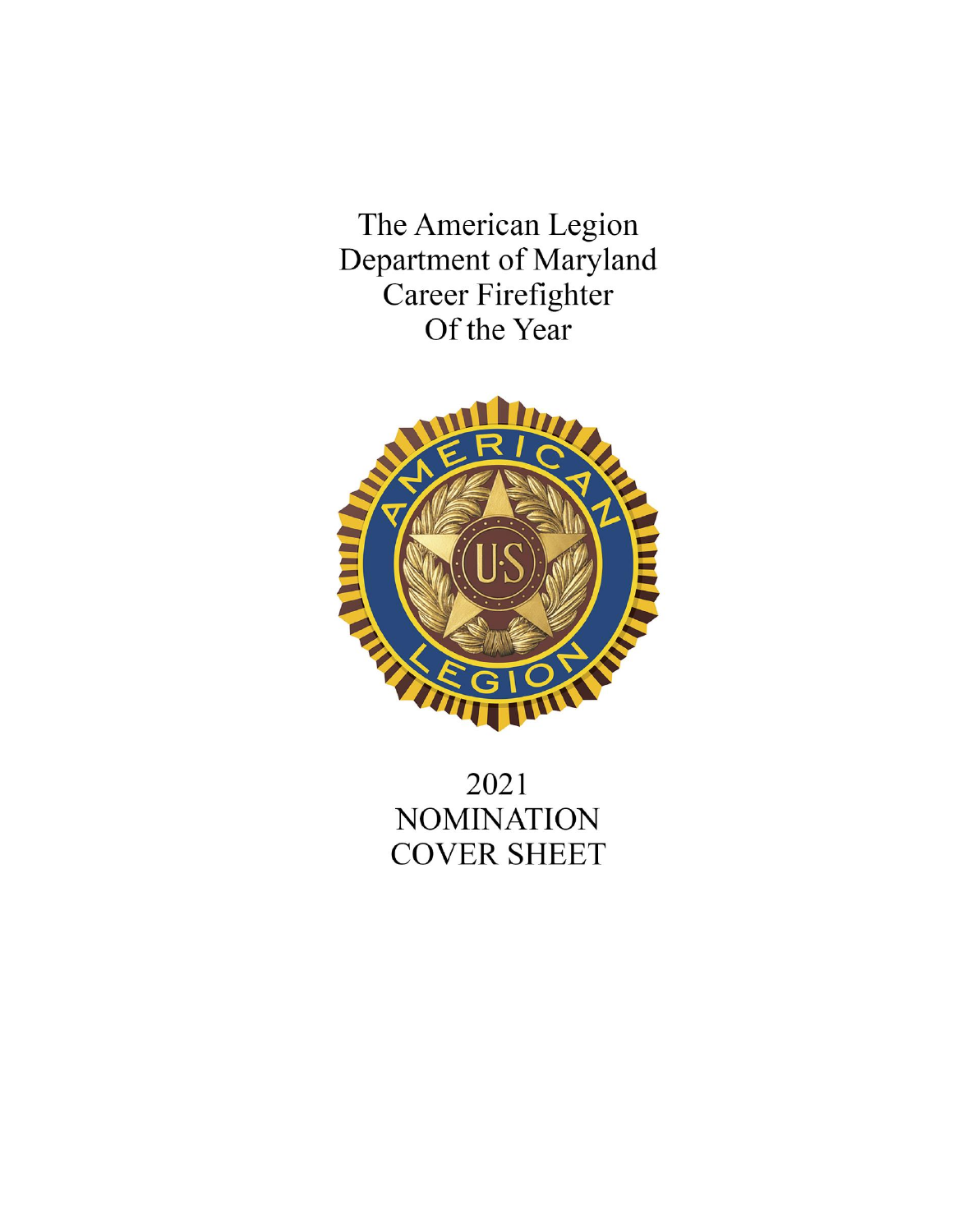# The American Legion DEPARTMENT OF MARYLAND **Career Firefighter Of The Year**

Nomination Form

| Sponsoring American Legion Post: |                                                          |
|----------------------------------|----------------------------------------------------------|
|                                  |                                                          |
|                                  |                                                          |
|                                  |                                                          |
|                                  |                                                          |
|                                  |                                                          |
|                                  |                                                          |
|                                  | Time: $\frac{1}{\sqrt{1-\frac{1}{2}} \cdot \frac{1}{2}}$ |
|                                  |                                                          |

FAILURE TO USE THIS FORM MAY RESULT IN THE DISQUALIFICATION OF YOUR NOMINEE. IT SHOULD BE PLACED IMMEDIATELY AFTER THE COVER SHEET AND IN FRONT OF ALL SUPPORTING DOCUMENTS. INCLUDE CERTIFICATION AS A LAW ENFORCEMENT OFFICER AND AN OFFICIAL 5 X 7" PHOTOGRAPH OF THE CANDIDATE MOUNTED ON A STANDARD 8-1/2 X 11" SHEET OF BOND PAPER WITH NAME AND RANK BELOW THE PICTURE. EACH DISTRICT MUST SUBMIT THE ORIGINAL OF THE ENTIRE NOMINATION PACKAGE NO LATER THAN CLOSE OF BUSINESS, DECEMBER 15, TO THE AMERICAN LEGION, DEPARTMENT OF MARYLAND.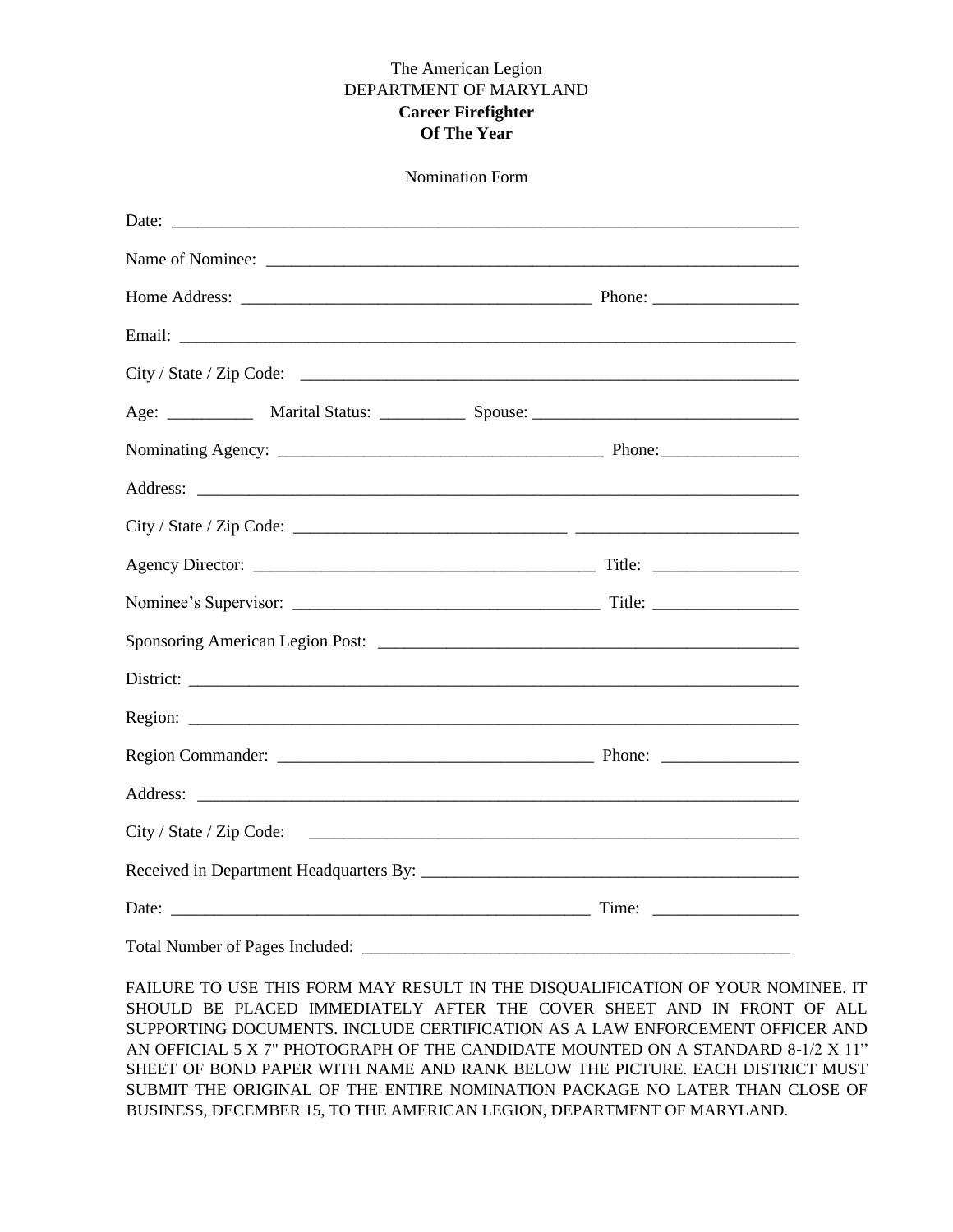The American Legion Department of Maryland Volunteer Firefighter Of the Year

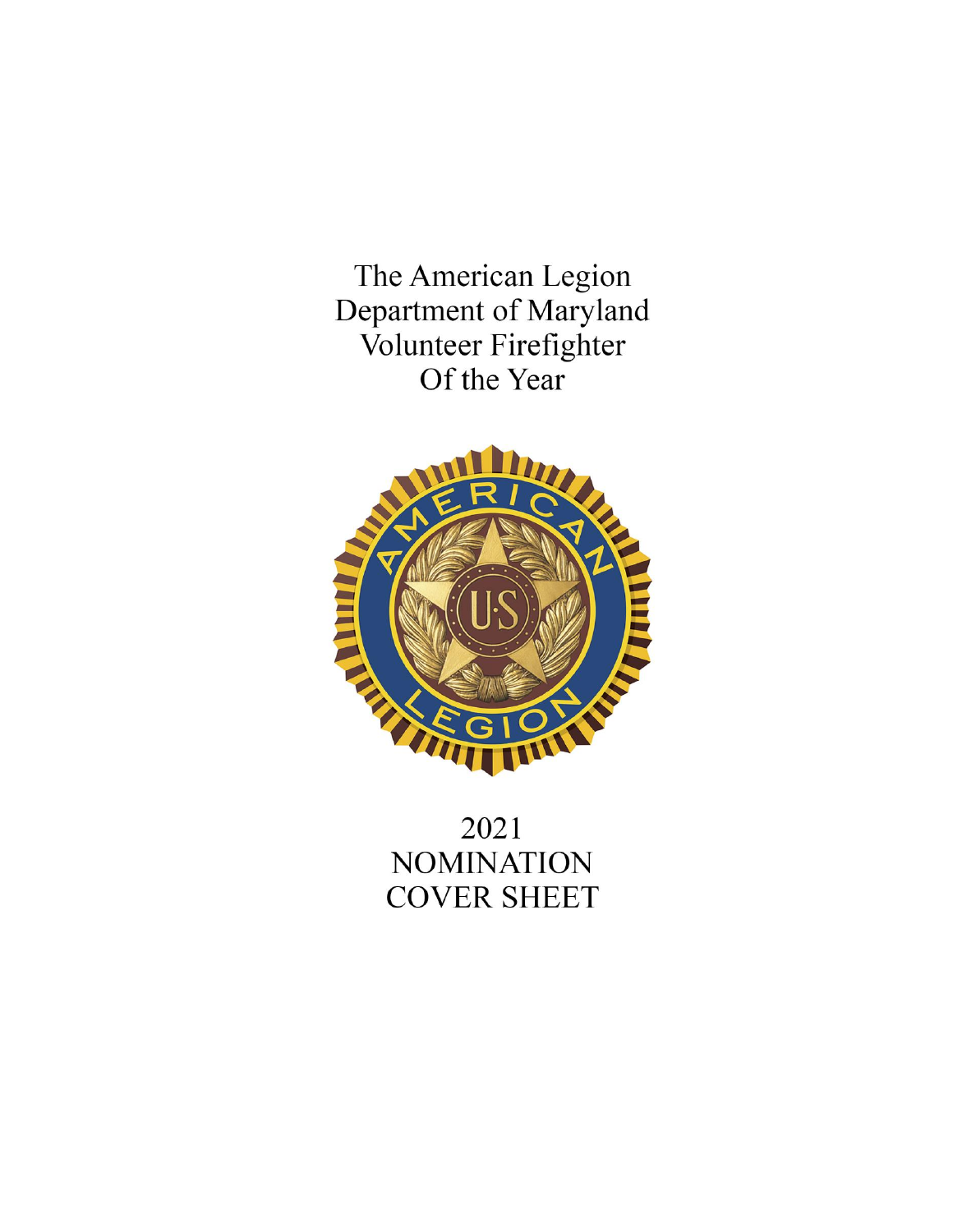### The American Legion DEPARTMENT OF MARYLAND **Volunteer Firefighter Of The Year**

Nomination Form

| Age: ______________ Marital Status: ____________ Spouse: ________________________ |  |
|-----------------------------------------------------------------------------------|--|
|                                                                                   |  |
|                                                                                   |  |
|                                                                                   |  |
|                                                                                   |  |
|                                                                                   |  |
|                                                                                   |  |
|                                                                                   |  |
|                                                                                   |  |
|                                                                                   |  |
|                                                                                   |  |
|                                                                                   |  |
|                                                                                   |  |
|                                                                                   |  |
|                                                                                   |  |

FAILURE TO USE THIS FORM MAY RESULT IN THE DISQUALIFICATION OF YOUR NOMINEE. IT SHOULD BE PLACED IMMEDIATELY AFTER THE COVER SHEET AND IN FRONT OF ALL SUPPORTING DOCUMENTS. INCLUDE CERTIFICATION AS A LAW ENFORCEMENT OFFICER AND AN OFFICIAL 5 X 7" PHOTOGRAPH OF THE CANDIDATE MOUNTED ON A STANDARD 8-1/2 X 11" SHEET OF BOND PAPER WITH NAME AND RANK BELOW THE PICTURE. EACH DISTRICT MUST SUBMIT THE ORIGINAL OF THE ENTIRE NOMINATION PACKAGE NO LATER THAN CLOSE OF BUSINESS, DECEMBER 15, TO THE AMERICAN LEGION,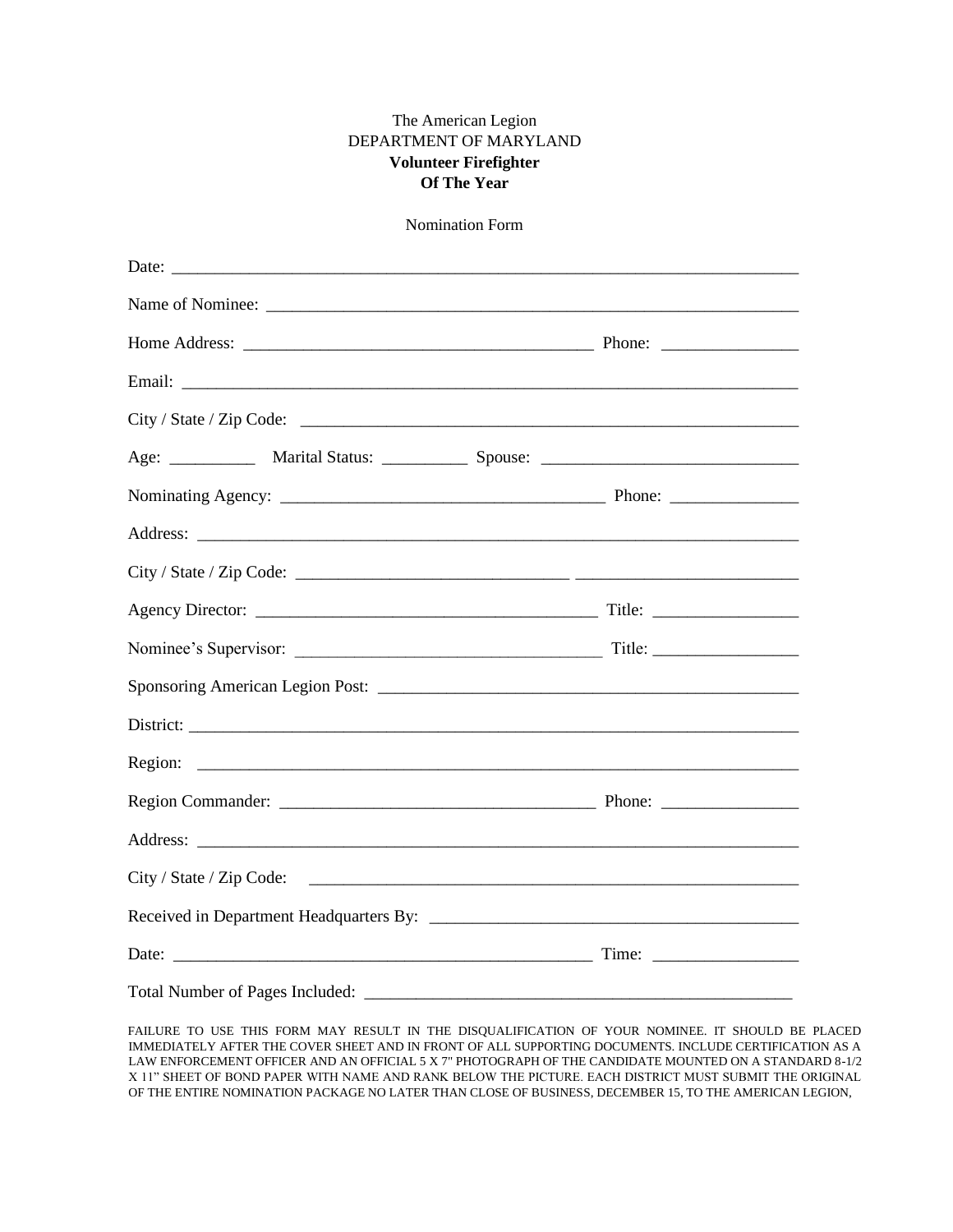The American Legion Department of Maryland **Career EMS** Of the Year

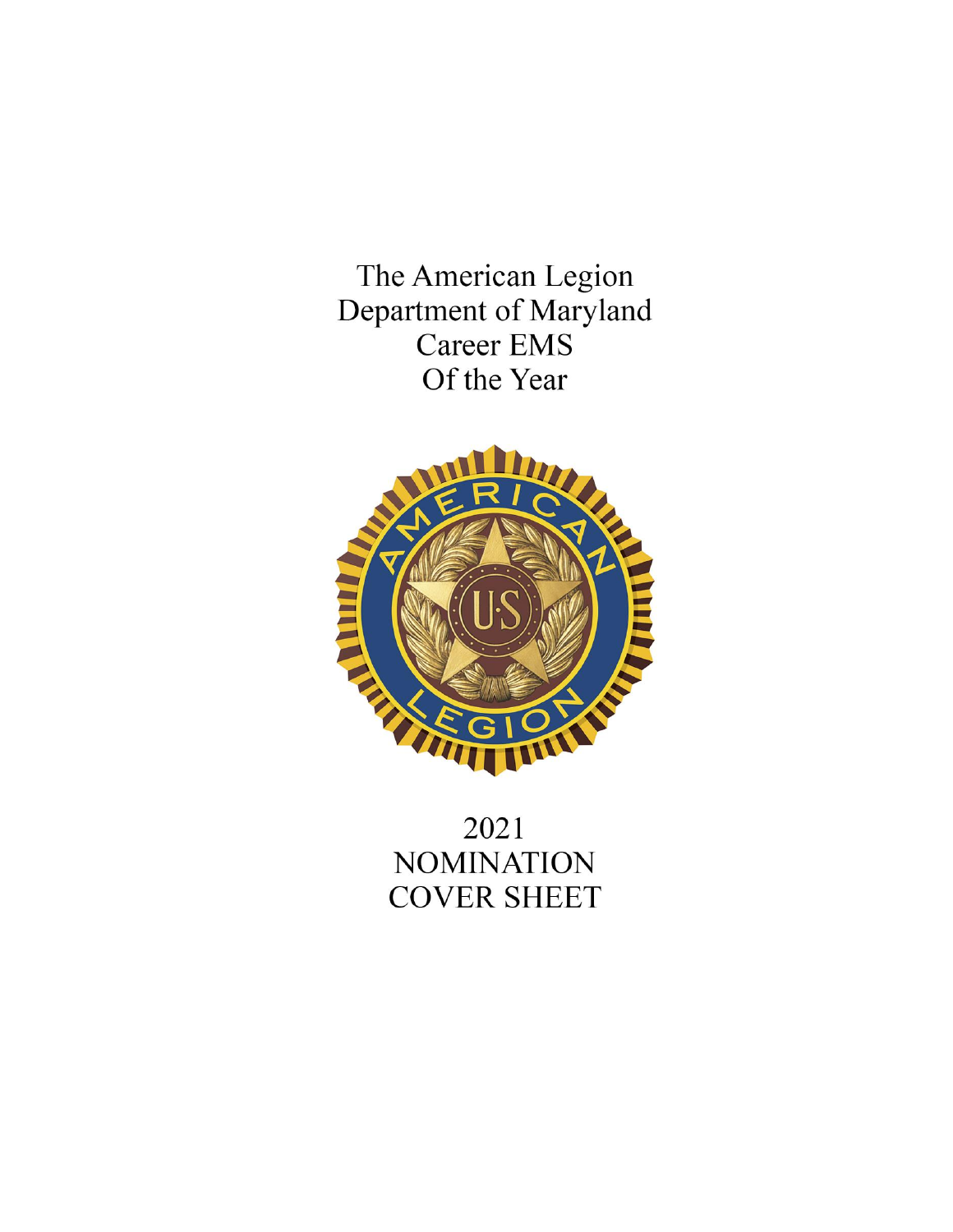### The American Legion DEPARTMENT OF MARYLAND **Career EMS Of The Year**

Nomination Form

| Age: ______________ Marital Status: ____________ Spouse: ________________________ |  |
|-----------------------------------------------------------------------------------|--|
|                                                                                   |  |
|                                                                                   |  |
|                                                                                   |  |
|                                                                                   |  |
|                                                                                   |  |
|                                                                                   |  |
|                                                                                   |  |
|                                                                                   |  |
|                                                                                   |  |
|                                                                                   |  |
|                                                                                   |  |
|                                                                                   |  |
|                                                                                   |  |
|                                                                                   |  |

FAILURE TO USE THIS FORM MAY RESULT IN THE DISQUALIFICATION OF YOUR NOMINEE. IT SHOULD BE PLACED IMMEDIATELY AFTER THE COVER SHEET AND IN FRONT OF ALL SUPPORTING DOCUMENTS. INCLUDE CERTIFICATION AS A LAW ENFORCEMENT OFFICER AND AN OFFICIAL 5 X 7" PHOTOGRAPH OF THE CANDIDATE MOUNTED ON A STANDARD 8-1/2 X 11" SHEET OF BOND PAPER WITH NAME AND RANK BELOW THE PICTURE. EACH DISTRICT MUST SUBMIT THE ORIGINAL OF THE ENTIRE NOMINATION PACKAGE NO LATER THAN CLOSE OF BUSINESS, DECEMBER 15, TO THE AMERICAN LEGION, DEPARTMENT OF MARYLAND.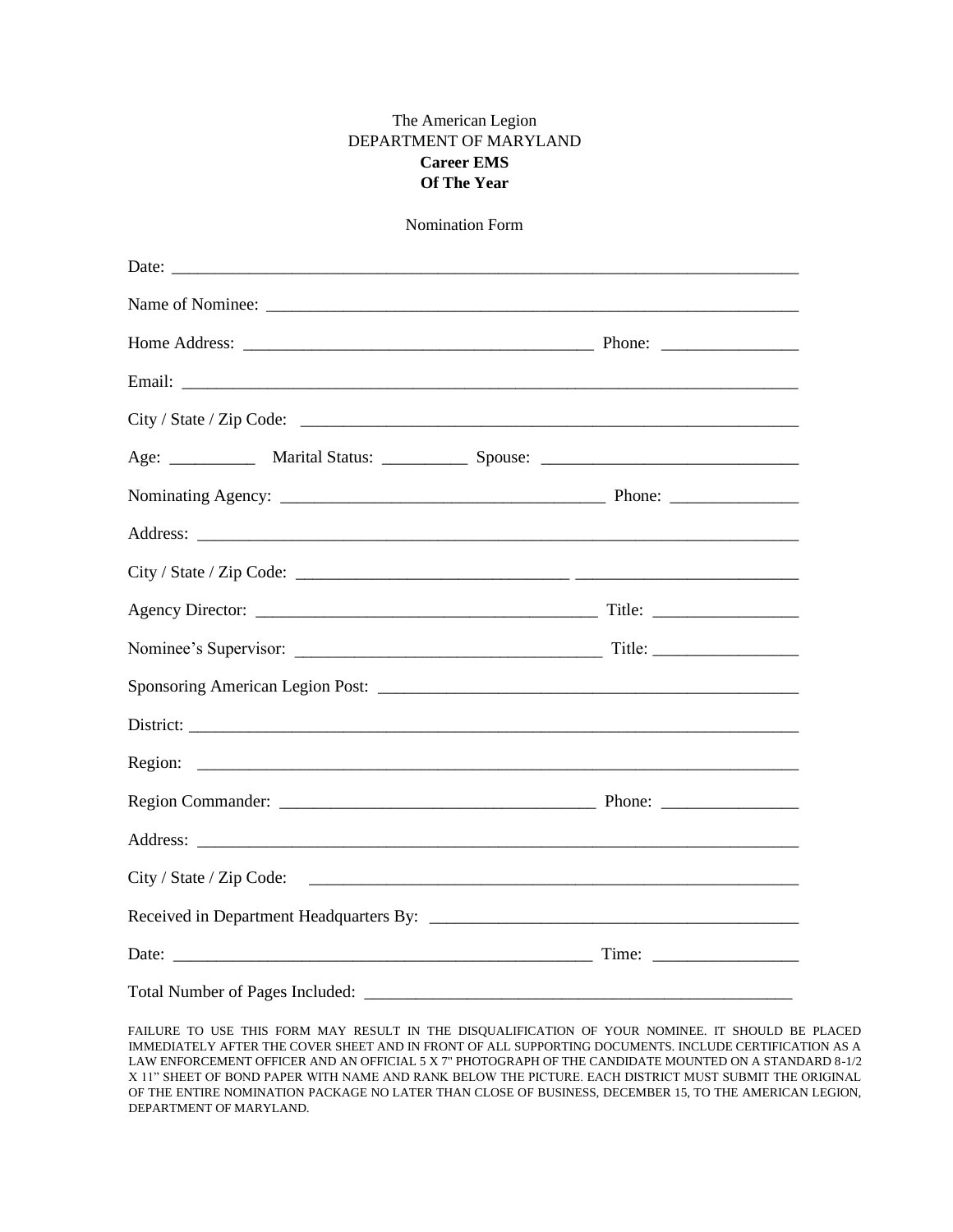The American Legion Department of Maryland Volunteer EMS Of the Year